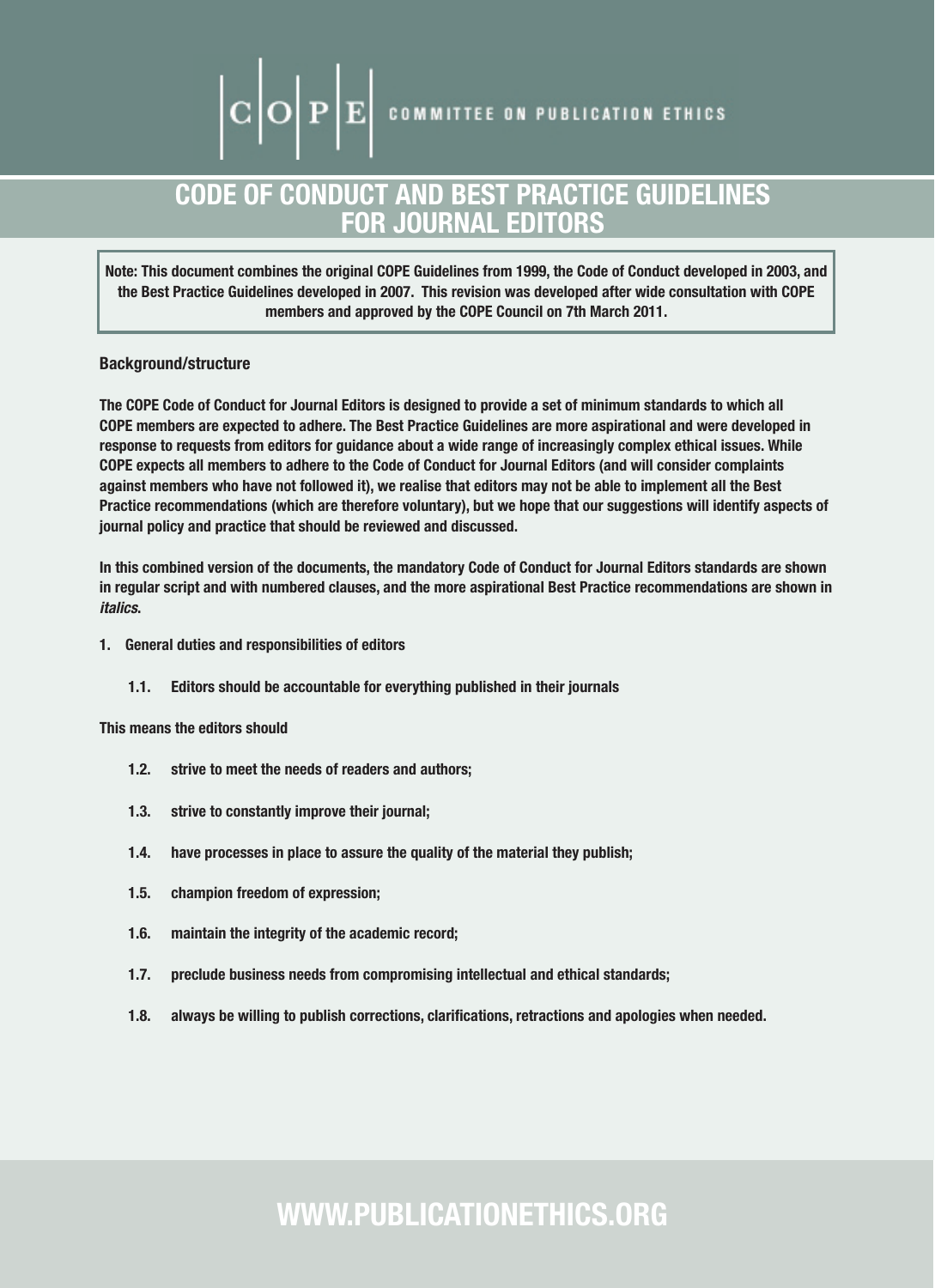**COMMITTEE ON PUBLICATION ETHICS** 

## CODE OF CONDUCT AND BEST PRACTICE GUIDELINES FOR JOURNAL EDITORS

*Best practice for editors would include*

- • *actively seeking the views of authors, readers, reviewers and editorial board members about ways of improving their journal's processes*
- • *encouraging and being aware of research into peer review and publishing and reassessing their journal's processes in the light of new findings*
- • *working to persuade their publisher to provide appropriate resources, guidance from experts (e.g. designers, lawyers)*
- • *supporting initiatives designed to reduce research and publication misconduct*
- supporting initiatives to educate researchers about publication ethics
- • *assessing the effects of their journal policies on author and reviewer behaviour and revising policies, as required, to encourage responsible behaviour and discourage misconduct*
- ensuring that any press releases issued by their journal reflect the message of the reported article and *put it into context*
- 2. Relations with readers
	- 2.1. Readers should be informed about who has funded research or other scholarly work and whether the funders had any role in the research and its publication and, if so, what this was.

*Best practice for editors would include:*

- ensuring that all published reports and reviews of research have been reviewed by suitably qualified *reviewers (including statistical review where appropriate)*
- ensuring that non-peer-reviewed sections of their journal are clearly identified
- • *adopting processes that encourage accuracy, completeness and clarity of research reporting including technical*
- *editing and the use of appropriate guidelines and checklists (e.g. MIAME,<sup>1</sup> CONSORT<sup>2</sup>)*
- • *considering developing a transparency policy to encourage maximum disclosure about the provenance of non-research articles3*
- • *adopting authorship or contributorship systems that promote good practice (i.e. so that listings accurately reflect who did the work)4 and discourage misconduct (e.g. ghost and guest authors)*
- • *informing readers about steps taken to ensure that submissions from members of the journal's staff or editorial board receive an objective and unbiased evaluation*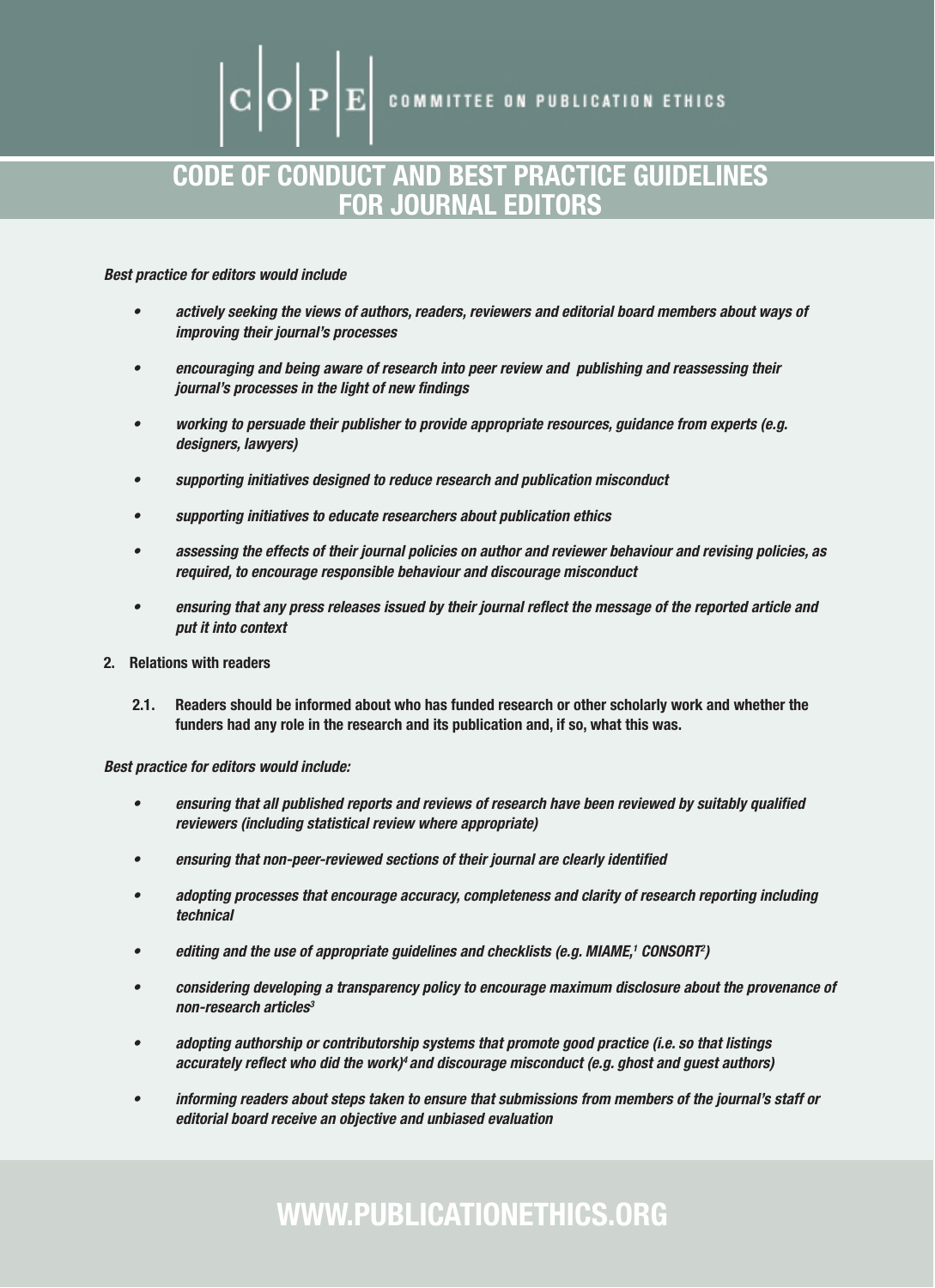**COMMITTEE ON PUBLICATION ETHICS** 

## CODE OF CONDUCT AND BEST PRACTICE GUIDELINES FOR JOURNAL EDITORS

## 3. Relations with authors

- 3.1. Editors' decisions to accept or reject a paper for publication should be based on the paper's importance, originality and clarity, and the study's validity and its relevance to the remit of the journal.
- 3.2. Editors should not reverse decisions to accept submissions unless serious problems are identified with the submission.
- 3.3. New editors should not overturn decisions to publish submissions made by the previous editor unless serious problems are identified.
- 3.4. A description of peer review processes should be published, and editors should be ready to justify any important deviation from the described processes.
- 3.5. Journals should have a declared mechanism for authors to appeal against editorial decisions.
- 3.6. Editors should publish guidance to authors on everything that is expected of them. This guidance should be regularly updated and should refer or link to this code.
- 3.7. Editors should provide guidance about criteria for authorship and/or who should be listed as a contributor following the standards within the relevant field.

#### *Best practice for editors would include:*

- *reviewing author instructions regularly and providing links to relevant guidelines (e.g. ICMJE<sup>5</sup>,* Responsible research publication: international standards for authors<sup>6</sup>)
- • *publishing relevant competing interests for all contributors and publishing corrections if competing interests are revealed after publication*
- • *ensuring that appropriate reviewers are selected for submissions (i.e. individuals who are able to judge the work and are free from disqualifying competing interests)*
- • *respecting requests from authors that an individual should not review their submission, if these are wellreasoned and practicable*
- being guided by the COPE flowcharts (http://publicationethics.org/flowcharts) in cases of suspected *misconduct or disputed authorship*
- publishing details of how they handle cases of suspected misconduct (e.g. with links to the COPE *flowcharts)*
- • *publishing submission and acceptance dates for articles*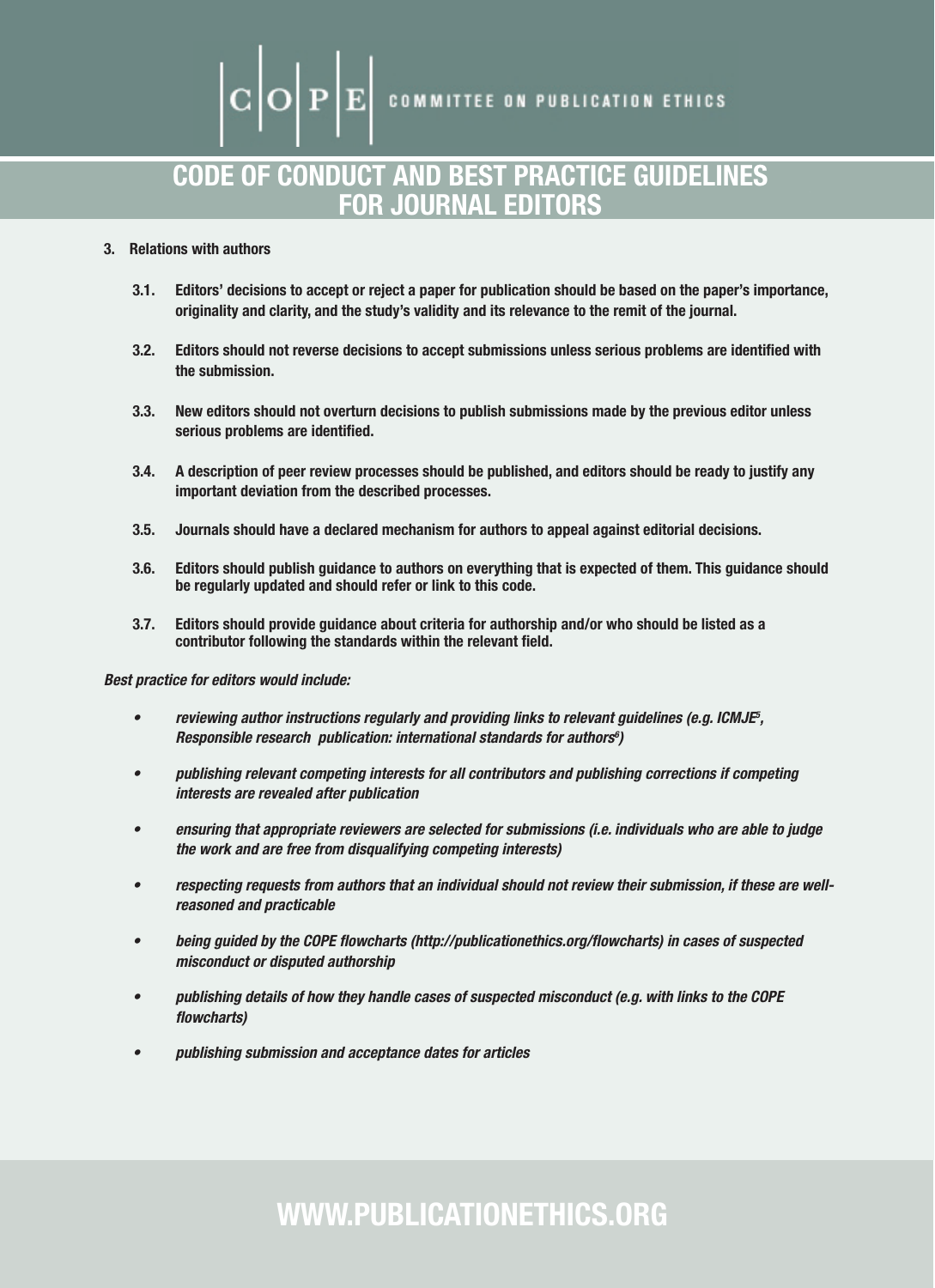**COMMITTEE ON PUBLICATION ETHICS** 

## CODE OF CONDUCT AND BEST PRACTICE GUIDELINES FOR JOURNAL EDITORS

- 4. Relations with editors
	- 4.1. Editors should provide guidance to reviewers on everything that is expected of them including the need to handle submitted material in confidence. This guidance should be regularly updated and should refer or link to this code.
	- 4.2. Editors should require reviewers to disclose any potential competing interests before agreeing to review a submission.
	- 4.3. Editors should have systems to ensure that peer reviewers' identities are protected unless they use an open review system that is declared to authors and reviewers.

*Best practice for editors would include:*

- • *encouraging reviewers to comment on ethical questions and possible research and publication misconduct raised by submissions (e.g. unethical research design, insufficient detail on patient consent or protection of research subjects (including animals), inappropriate data manipulation and presentation)*
- encouraging reviewers to comment on the originality of submissions and to be alert to redundant *publication and plagiarism*
- • *considering providing reviewers with tools to detect related publications( e.g. links to cited references and bibliographic searches)*
- sending reviewers' comments to authors in their entirety unless they contain offensive or libellous *remarks*
- seeking to acknowledge the contribution of reviewers to the journal
- • *encouraging academic institutions to recognise peer review activities as part of the scholarly process*
- • *monitoring the performance of peer reviewers and taking steps to ensure this is of high standard*
- developing and maintaining a database of suitable reviewers and updating this on the basis of reviewer *performance*
- • *ceasing to use reviewers who consistently produce discourteous, poor quality or late reviews*
- • *ensuring that the reviewer database reflects the community for their journal and adding new reviewers as needed*
- • *using a wide range of sources (not just personal contacts) to identify potential new reviewers (e.g. author suggestions, bibliographic databases)*
- • *following the COPE flowchart in cases of suspected reviewer misconduct*
- 5. Relations with editorial board members
	- 5.1. Editors should provide new editorial board members with guidelines on everything that is expected of them and should keep existing members updated on new policies and developments.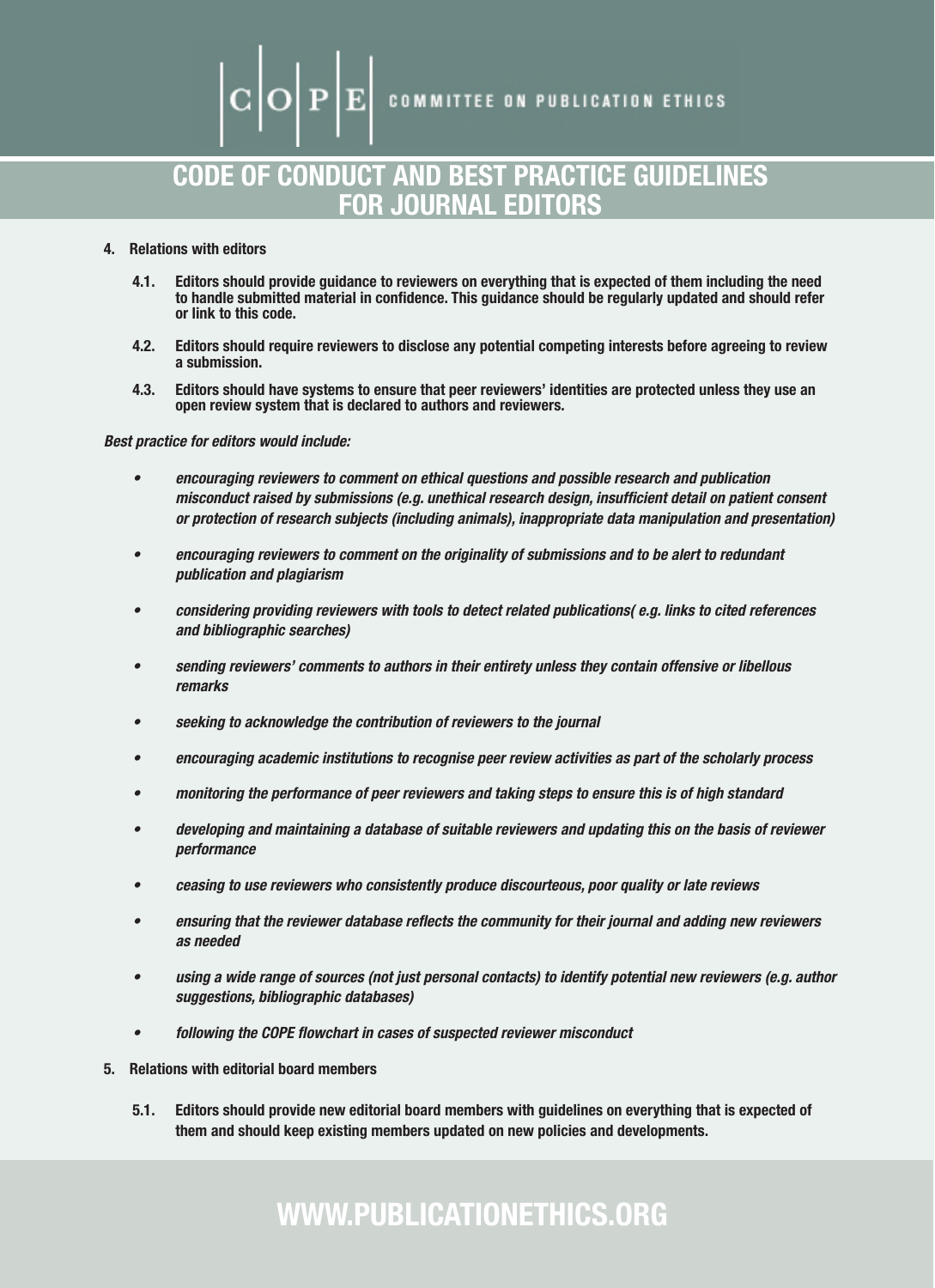## CODE OF CONDUCT AND BEST PRACTICE GUIDELINES FOR JOURNAL EDITORS

### *Best practice for editors would include:*

- having policies in place for handling submissions from editorial board members to ensure unbiased *reviewidentifying suitably qualified editorial board members who can actively contribute to the development and good management of the journal*
- • *regularly reviewing the composition of the editorial board*
- • *providing clear guidance to editorial board members about their expected functions and duties, which might include:*
	- *acting as ambassadors for the journal*
	- *supporting and promoting the journal*
	- *seeking out the best authors and best work (e.g. from meeting abstracts) and actively encouraging submissions*
	- *reviewing submissions to the journal*
	- *accepting commissions to write editorials, reviews and commentaries on papers in their specialist area*
	- *attending and contributing to editorial board meetings*
- • consulting editorial board members periodically (e.g. once a year) to gauge their opinions about the running of the journal, informing them of any changes to journal policies and identifying future challenges.
- 6. Relations with journal owners and publishers
	- 6.1. The relationship of editors to publishers and owners is often complex but should be based firmly on the principle of editorial independence.
	- 6.2. Editors should make decisions on which articles to publish based on quality and suitability for the journal and without interference from the journal owner/publisher.om the journal owner/publisher.
	- 6.3. Editors should have a written contract(s) setting out their relationship with the journal's owner and/or publisher.
	- 6.4. The terms of this contract should be in line with the COPE Code of Conduct for Journal Editors.

#### *Best practice for editors would include:*

- • *establishing mechanisms to handle disagreements between themselves and the journal owner/publisher with due process7*
- • *communicating regularly with their journal's owner and publisher*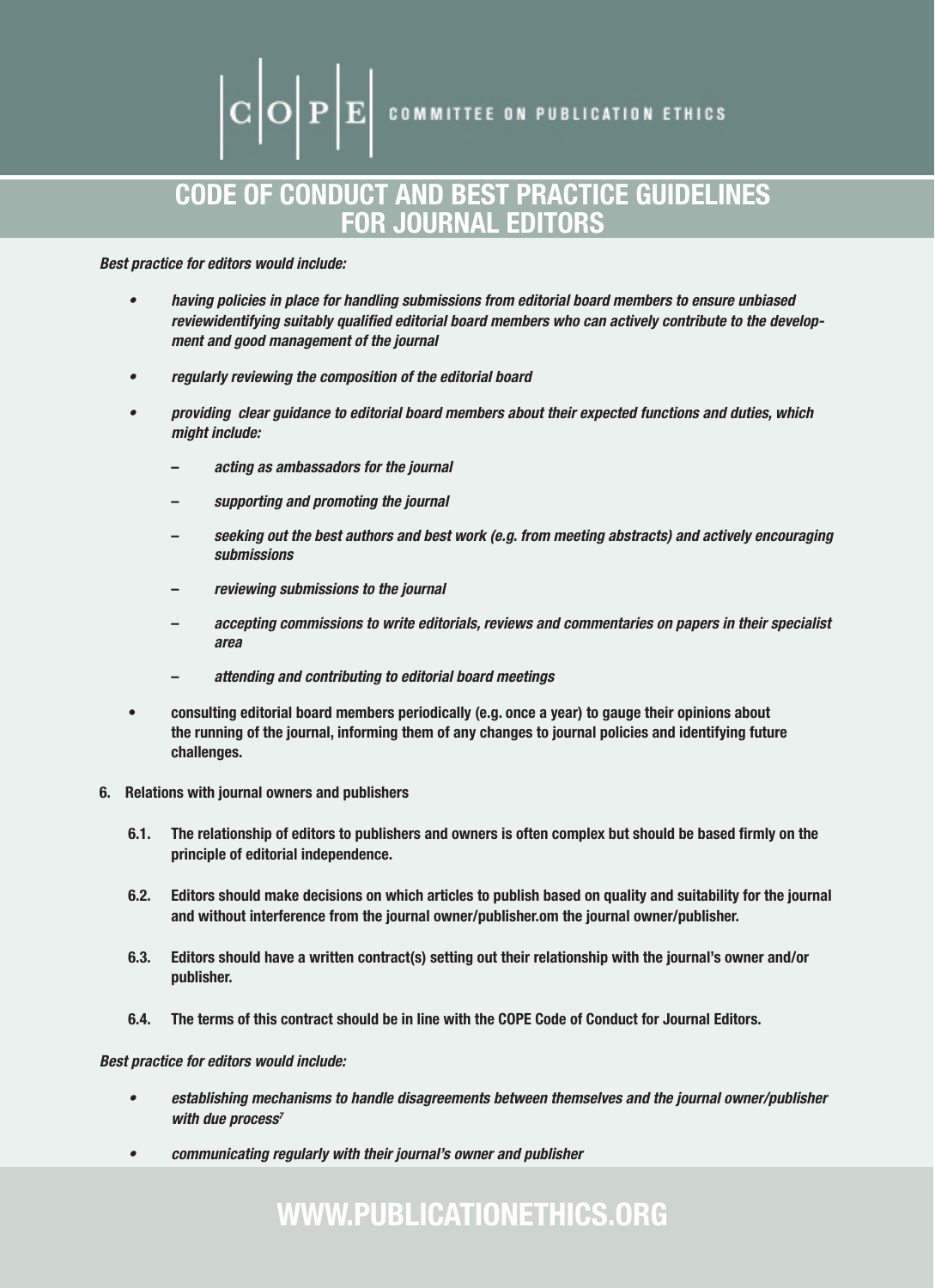$|\mathbf{C}|\mathbf{O}|\mathbf{P}|\mathbf{E}|$  committee on publication ethics

## CODE OF CONDUCT AND BEST PRACTICE GUIDELINES FOR JOURNAL EDITORS

#### 7. Editorial and peer review processes

- 7.1. Editors should strive to ensure that peer review at their journal is fair, unbiased and timely.
- 7.2. Editors should have systems to ensure that material submitted to their journal remains confidential while under review.

#### *Best practice for editors would include:*

- • *ensuring that people involved with the editorial process (including themselves) receive adequate training and keep abreast of the latest guidelines, recommendations and evidence about peer review and journal management*
- • *keeping informed about research into peer review and technological advances*
- adopting peer review methods best suited for their journal and the research community it serves
- reviewing peer review practices periodically to see if improvement is possible
- referring troubling cases to COPE, especially when questions arise that are not addressed by the COPE *flow charts, or new types of publication misconduct are suspected*
- • *considering the appointment of an ombudsperson to adjudicate in complaints that cannot be resolved internally*
- 8. Editorial and peer review processes
	- 8.1. Editors should take all reasonable steps to ensure the quality of the material they publish, recognising that journals and sections within journals will have different aims and standards.

*Best practice for editors would include:*

- • *having systems in place to detect falsified data (e.g. inappropriately manipulated photographic images or plagiarised text) either for routine use or when suspicions are raised*
- • *basing decisions about journal house style on relevant evidence of factors that raise the quality of reporting (e.g. adopting structured abstracts, applying guidance such as CONSORT2 ) rather than simply on aesthetic grounds or personal preference*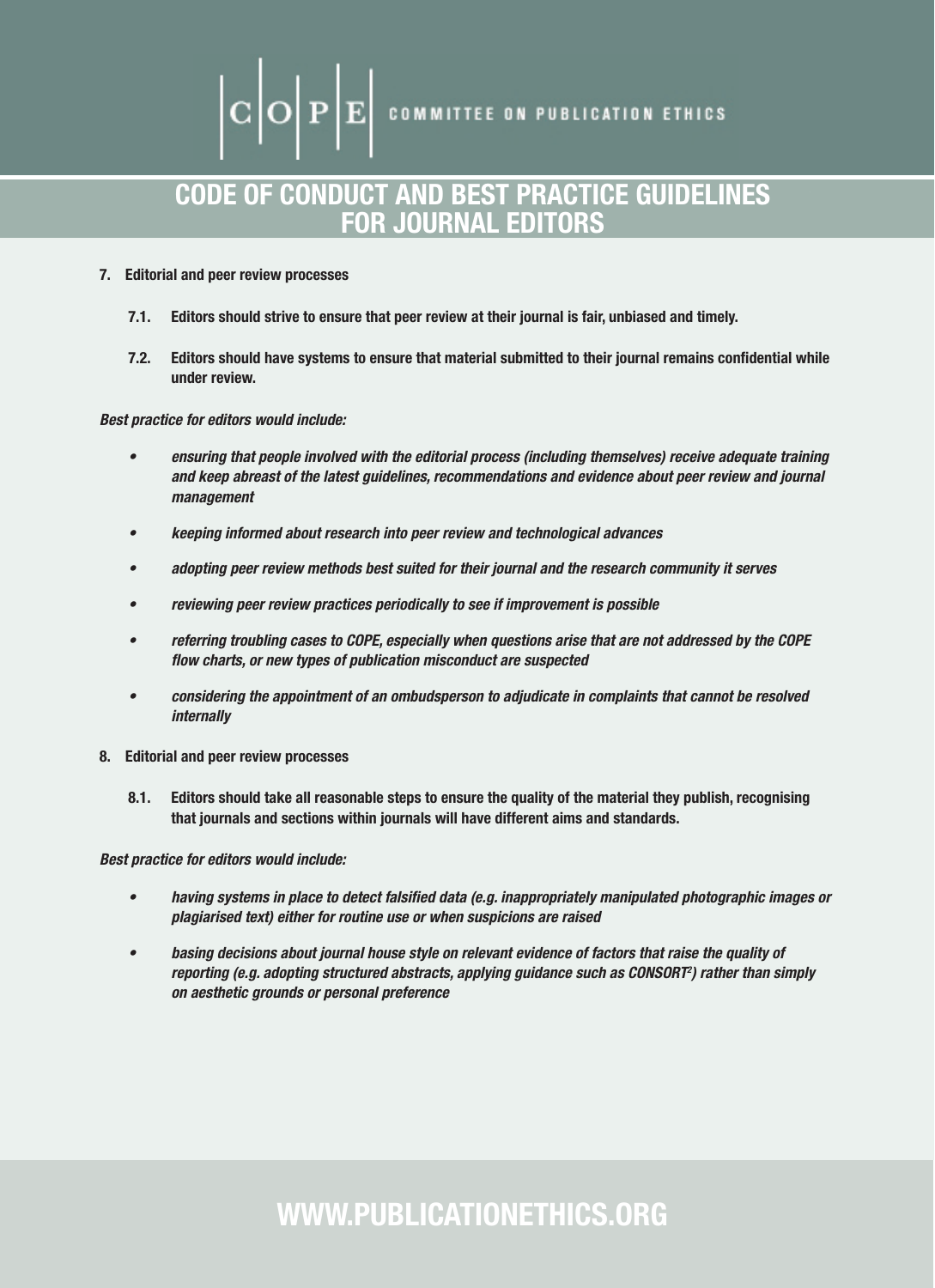# $|\mathrm{C}\big|\mathrm{O}\big|\mathrm{P}\big|\mathrm{E}\big|$  committee on publication ethics

## CODE OF CONDUCT AND BEST PRACTICE GUIDELINES FOR JOURNAL EDITORS

### 9. Protecting individual data

9.1. Editors must obey laws on confidentiality in their own jurisdiction. Regardless of local statutes, however, they should always protect the confidentiality of individual information obtained in the course of research or professional interactions (e.g. between doctors and patients). It is therefore almost always necessary to obtain written informed consent for publication from people who might recognise themselves or be identified by others (e.g. from case reports or photographs). It may be possible to publish individual information without explicit consent if public interest considerations outweigh possible harms, it is impossible to obtain consent and a reasonable individual would be unlikely to object to publication.

#### *Best practice for editors would include:*

• *publishing their policy on publishing individual data (e.g. identifiable personal details or images) and explaining this clearly to authors*

*Note that consent to take part in research or undergo treatment is not the same as consent to publish personal details, images or quotations.*

10. Encouraging ethical research (e.g. research involving humans or animals)

- 10.1. Editors should endeavour to ensure that research they publish was carried out according to the relevant internationally accepted guidelines (e.g. the Declaration of Helsinki<sup>8</sup> for clinical research, the AERA and BERA guidelines for educational research<sup>9</sup>, <sup>10</sup>).
- 10.2. Editors should seek assurances that all research has been approved by an appropriate body (e.g. research ethics committee, institutional review board) where one exists. However, editors should recognise that such approval does not guarantee that the research is ethical.

*Best practice for editors would include:*

- • *being prepared to request evidence of ethical research approval and to question authors about ethical aspects (such as how research participant consent was obtained or what methods were employed to minimize animal suffering) if concerns are raised or clarifications are needed*
- **•** ensuring that reports of clinical trials cite compliance with the Declaration of Helsinki<sup>8</sup>, Good Clinical *Practice11 and other relevant guidelines to safeguard participants*
- • *ensuring that reports of experiments on, or studies of, animals cite compliance with the US Department of Health and Human Services Guide for the Care and Use of Laboratory Animals12 or other relevant guidelines*
- appointing a journal ethics advisor or panel to advise on specific cases and review journal policies *periodically*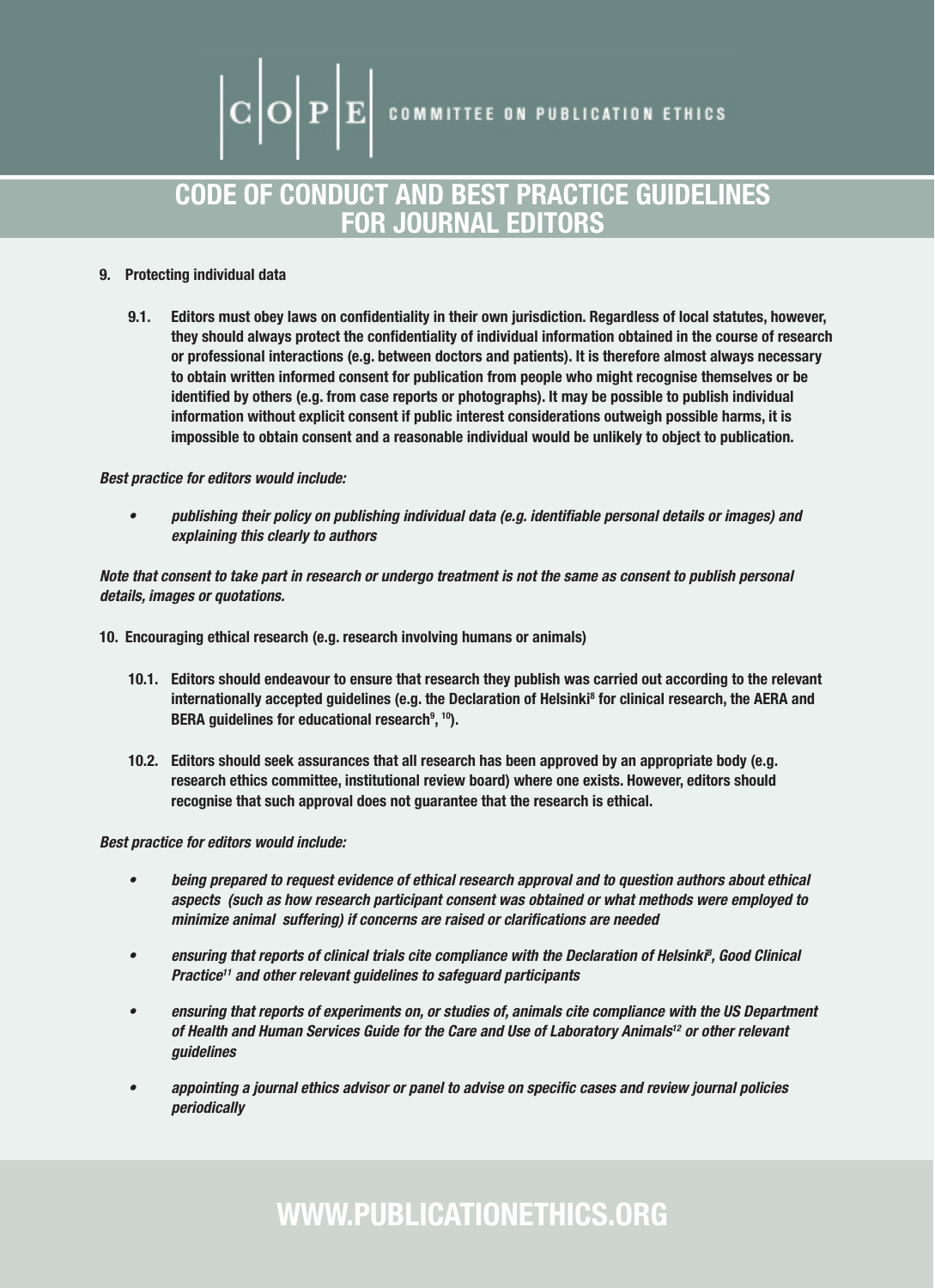$\fbox{\bf C}$   $\fbox{\bf D}$   $\fbox{\bf F}$  committee on publication ethics

## CODE OF CONDUCT AND BEST PRACTICE GUIDELINES FOR JOURNAL EDITORS

#### 11. Dealing with possible misconduct

- 11.1. Editors have a duty to act if they suspect misconduct or if an allegation of misconduct is brought to them. This duty extends to both published and unpublished papers.
- 11.2. Editors should not simply reject papers that raise concerns about possible misconduct. They are ethically obliged to pursue alleged cases.
- 11.3. Editors should follow the COPE flowcharts<sup>13</sup> where applicable.
- 11.4. Editors should first seek a response from those suspected of misconduct. If they are not satisfied with the response, they should ask the relevant employers, or institution, or some appropriate body (perhaps a regulatory body or national research integrity organization) to investigate.
- 11.5. Editors should make all reasonable efforts to ensure that a proper investigation into alleged misconduct is conducted; if this does not happen, editors should make all reasonable attempts to persist in obtaining a resolution to the problem. This is an onerous but important duty.
- 12. Ensuring the integrity of the academic record
	- 12.1. Errors, inaccurate or misleading statements must be corrected promptly and with due prominence.
	- 12.2. Editors should follow the COPE guidelines on retractions<sup>14</sup>.

*Best practice for editors would include:*

- • *taking steps to reduce covert redundant publication (e.g. by requiring all clinical trials to be registered)15*
- ensuring that published material is securely archived (e.g. via online permanent repositories, such as *PubMed Central)16*
- • *having systems in place to give authors the opportunity to make original research articles freely available*

#### 13. Intellectual property

Editors should be alert to intellectual property issues and work with their publisher to handle potential breaches of intellectual property laws and conventions.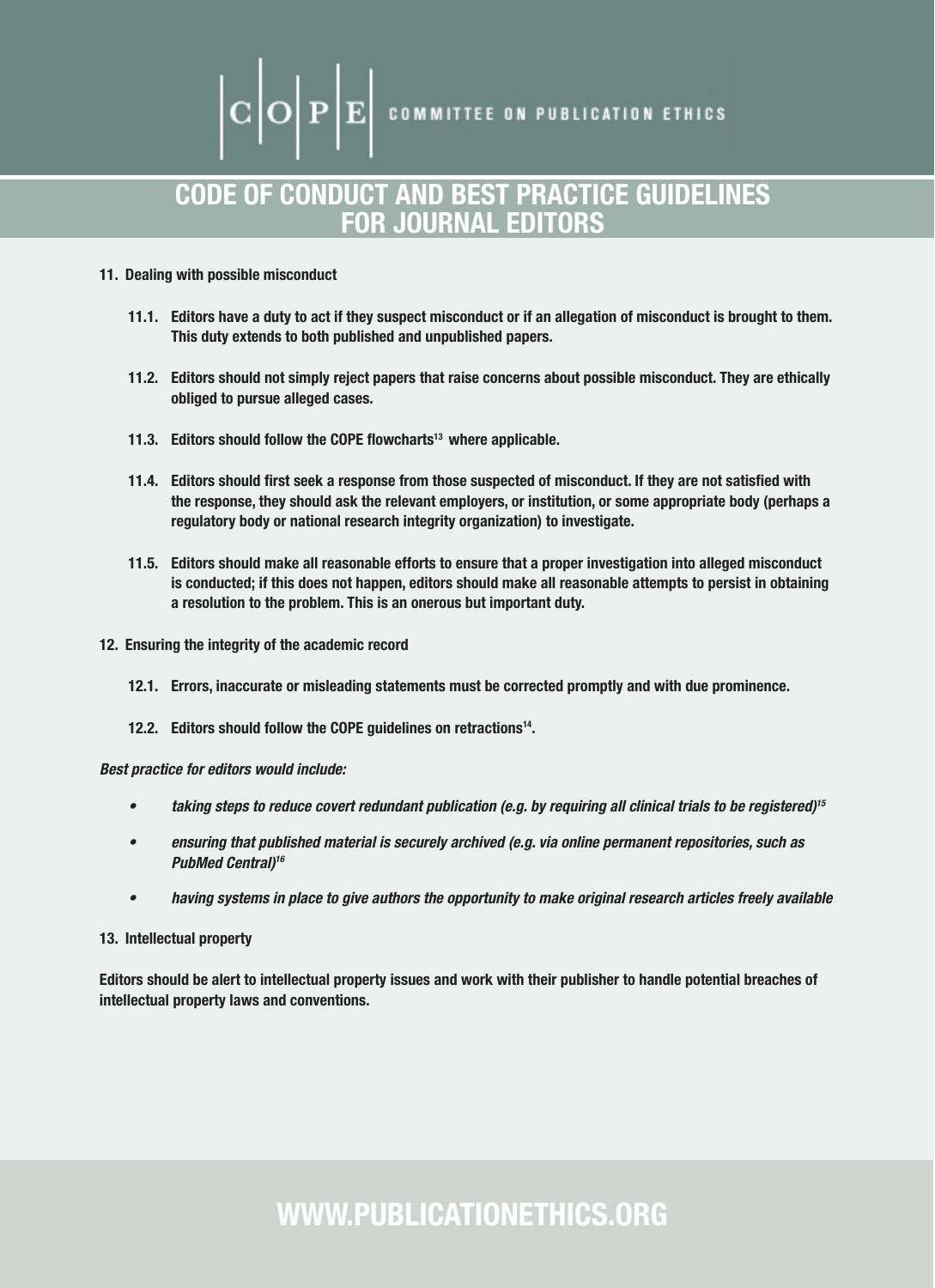# $\left|\mathbf{C}\middle|\mathbf{O}\right|\mathbf{P}\middle|\mathbf{E}\right|$  committee on publication ethics

## CODE OF CONDUCT AND BEST PRACTICE GUIDELINES FOR JOURNAL EDITORS

*Best practice for editors would include:*

- • *adopting systems for detecting plagiarism (e.g. software, searching for similar titles) in submitted items (either routinely or when suspicions are raised)*
- • *supporting authors whose copyright has been breached or who have been the victims of plagiarism*
- being prepared to work with their publisher to defend authors' rights and pursue offenders (e.g. by *requesting retractions or removal of material from websites) irrespective of whether their journal holds the copyright*
- 14. Encouraging debate
	- 14.1. Editors should encourage and be willing to consider cogent criticisms of work published in their journal.
	- 14.2. Authors of criticised material should be given the opportunity to respond.
	- 14.3. Studies reporting negative results should not be excluded.

#### *Best practice for editors would include:*

- being open to research that challenges previous work published in the journal
- 15. Complaints
	- 15.1. Editors should respond promptly to complaints and should ensure there is a way for dissatisfied complainants to take complaints further. This mechanism should be made clear in the journal and should include information on how to refer unresolved matters to COPE.
	- 15.2. Editors should follow the procedure set out in the COPE flowchart on complaints
- 16. Commercial considerations
	- 16.1. Journals should have policies and systems in place to ensure that commercial considerations do not affect editorial decisions (e.g. advertising departments should operate independently from editorial departments).
	- 16.2. Editors should have declared policies on advertising in relation to the content of the journal and on processes for publishing sponsored supplements.
	- 16.3. Reprints should be published as they appear in the journal unless a correction needs to be included in which case it should be clearly identified.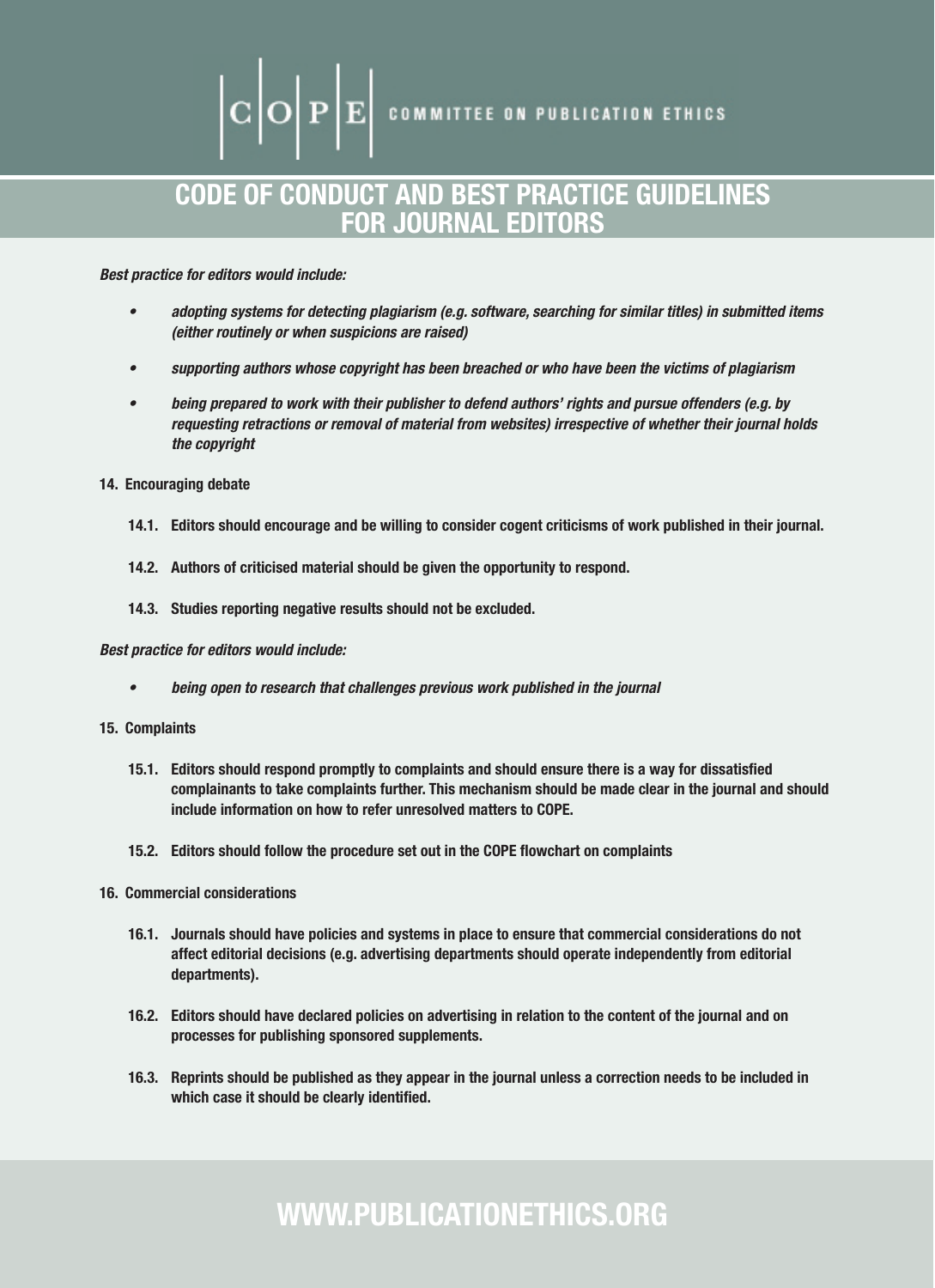# $\mathbf{C} \|\mathbf{O}\|\mathbf{P}\|\mathbf{E}\|$  committee on publication ethics

## CODE OF CONDUCT AND BEST PRACTICE GUIDELINES FOR JOURNAL EDITORS

*Best practice for editors would include:*

- • *publishing a general description of their journal's income sources (e.g. the proportions received from display advertising, reprint sales, sponsored supplements, page charges, etc.)*
- ensuring that the peer review process for sponsored supplements is the same as that used for the main *journal*
- • *ensuring that items in sponsored supplements are accepted solely on the basis of academic merit and interest to*
- • *readers and decisions about such supplements are not influenced by commercial considerations*

#### 17. Conflicts of interest

- 17.1. Editors should have systems for managing their own conflicts of interest as well as those of their staff, authors, reviewers and editorial board members.
- 17.2. Journals should have a declared process for handling submissions from the editors, employees or members of the editorial board to ensure unbiased review.

#### *Best practice for editors would include:*

• *publishing lists of relevant interests (financial, academic and other kinds) of all editorial staff and members of editorial boards (which should be updated at least annually)*

#### References/further reading

- 1. MIAME (Minimum information about a microarray experiment): http://www.mged.org/Workgroups/MIAME/ miame.html
- 2. CONSORT statement (and other reporting guidelines) can be found at: www. equator-network.org
- 3. BMJ transparency policy: http://resources.bmj.com/bmj/authors/editorial-policies/transparency-policy
- 4. Marusic A, et al. How the structure of contribution disclosure statements affects validity of authorship: a randomized study in a general medical journal. Curr Med Res Opin 2006;22:1035-44
- 5. ICMJE (International Committee of Medical Journal Editors) uniform requirements for manuscripts submitted to biomedical journals: http://www.icmje.org/urm\_main.html
- 6. Responsible research publication: international standards for authors (Position statement developed at the 2nd World Conference on Research Integrity, Singapore, July 2010) In press, 2011)